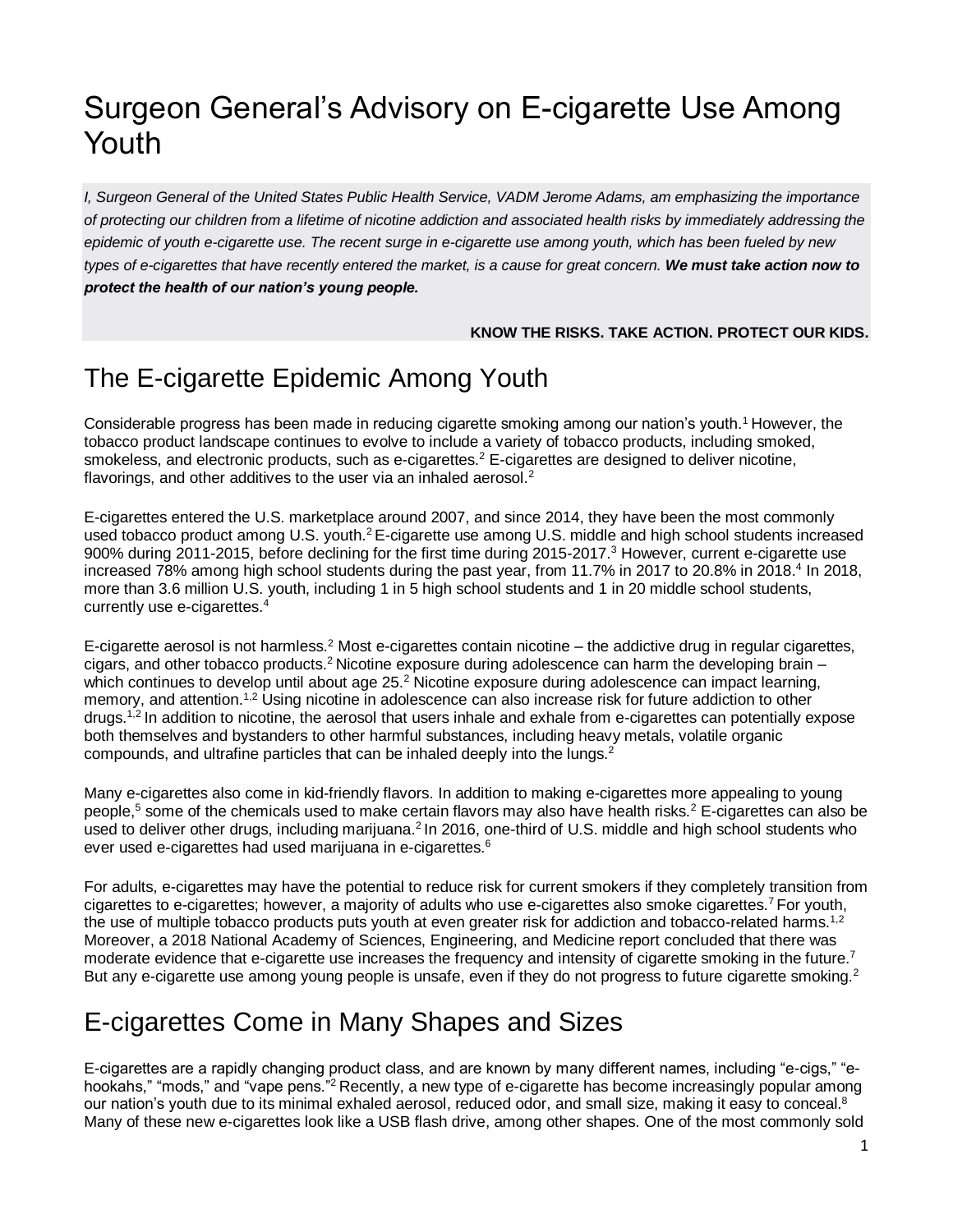USB flash drive shaped e-cigarettes is JUUL, which experienced a 600% surge in sales during 2016-2017, giving it the greatest market share of any e-cigarette in the U.S. by the end of 2017.<sup>9</sup> Other companies are now also starting to sell e-cigarettes that look like USB flash drives.

All JUUL e-cigarettes have a high level of nicotine. A typical JUUL cartridge, or "pod," contains about as much nicotine as a pack of 20 regular cigarettes.<sup>10</sup> These products also use nicotine salts, which allow particularly high levels of nicotine to be inhaled more easily and with less irritation than the free-base nicotine that has traditionally been used in tobacco products, including e-cigarettes. This is of particular concern for young people, because it could make it easier for them to initiate the use of nicotine through these products and also could make it easier to progress to regular e-cigarette use and nicotine dependence. However, despite these risks, approximately twothirds of JUUL users aged 15-24 do not know that JUUL always contains nicotine.<sup>11</sup>

### You Can Take Action

We must take aggressive steps to protect our children from these highly potent products that risk exposing a new generation of young people to nicotine.<sup>2,7</sup> The bad news is that e-cigarette use has become an epidemic among our nation's young people. However, the good news is that we know what works to effectively protect our kids from all forms of tobacco product use, including e-cigarettes.<sup>1,2,12</sup>We must now apply these strategies to ecigarettes, including USB flash drive shaped products such as JUUL. To achieve success, we must work together, aligning and coordinating efforts across both old and new partners at the national, state, and local levels. Everyone can play an important role in protecting our nation's young people from the risks of e-cigarettes.

#### Information for Parents

- **You have an important role to play in addressing this public health epidemic.**
- Learn about the different shapes and types of e-cigarettes and the risks of all forms of e-cigarette use for young people at [https://e-cigarettes.surgeongeneral.gov/.](https://e-cigarettes.surgeongeneral.gov/)
- Set a good example by being tobacco-free. If you use tobacco products, it's never too late to quit. Talk to a healthcare professional about quitting all forms of tobacco product use. For free help, visit [smokefree.gov o](http://www.smokefree.gov/)r call [1-800-QUIT-NOW.](tel:1-800-784-8669)
- Adopt tobacco-free rules, including e-cigarettes, in your home and vehicle.
- Talk to your child or teen about why e-cigarettes are harmful for them. It's never too late.
- Get the Surgeon General's tip sheet for parents, [Talk With Your Teen About E-cigarettes,](https://e-cigarettes.surgeongeneral.gov/documents/SGR_ECig_ParentTipSheet_508.pdf) at [https://e](https://e-cigarettes.surgeongeneral.gov/)[cigarettes.surgeongeneral.gov/.](https://e-cigarettes.surgeongeneral.gov/) Start the conversation early with children about why e-cigarettes, including JUUL, are harmful for them.
- Let your child know that you want them to stay away from all tobacco products, including e-cigarettes, because they are not safe for them. Seek help and get involved.
	- $\circ$  Set up an appointment with your child's health care provider so that they can hear from a medical professional about the health risks of tobacco products, including e-cigarettes.
	- o Speak with your child's teacher and school administrator about enforcement of tobacco-free school policies and tobacco prevention curriculum.
	- $\circ$  Encourage your child to learn the facts and get tips for quitting tobacco products at [Teen.smokefree.gov.](https://teen.smokefree.gov/)

#### Information for Teachers

- **You have an important role to play in addressing this public health epidemic.**
- Learn about the different shapes and types of e-cigarettes and the risks of all forms of e-cigarette use, including JUUL, for young people at [https://e-cigarettes.surgeongeneral.gov/.](https://e-cigarettes.surgeongeneral.gov/)
- Develop, implement, and enforce tobacco-free school policies and prevention programs that are free from tobacco industry influence, and that address all types of tobacco products, including e-cigarettes.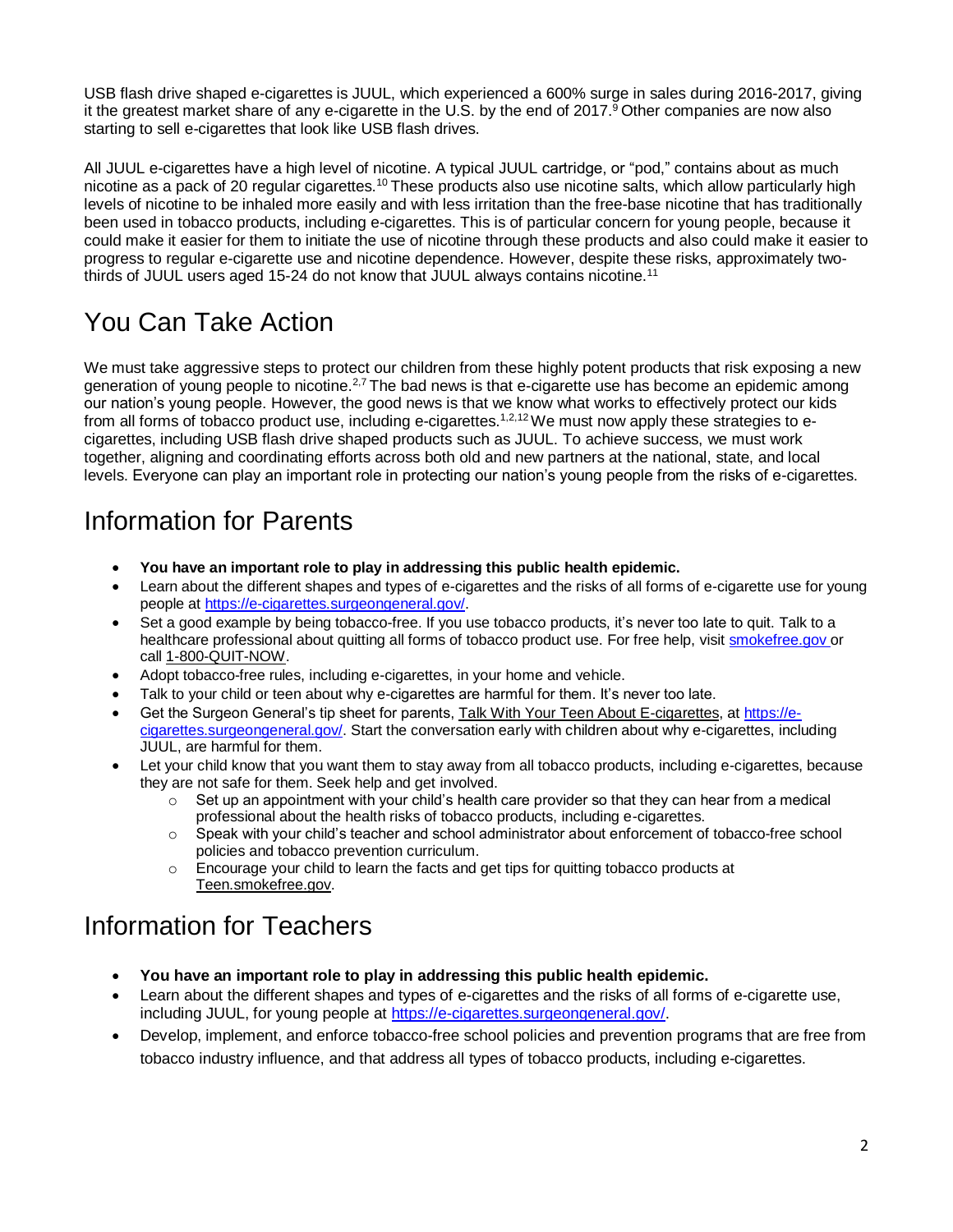Engage your students in discussions about the dangers of e-cigarette use. To help you, the Food and Drug Administration (FDA), and Scholastic, developed free resources for teachers. These materials can be found at [www.scholastic.com/youthvapingrisks](http://www.scholastic.com/youthvapingrisks).

#### Information for Health Professionals

- **You have an important role to play in addressing this public health epidemic.**
- Learn about the different shapes and types of e-cigarettes and the risks of all forms of e-cigarette use, including JUUL, for young people at [https://e-cigarettes.surgeongeneral.gov/.](https://e-cigarettes.surgeongeneral.gov/)
- Ask about e-cigarettes, including small, discreet devices such as JUUL, when screening patients for the use of any tobacco products.
- Educate patients about the risks of all forms of tobacco product use, including e-cigarettes, for young people.
- Encourage patients to quit. For free help, patients can visi[t smokefree.gov](https://www.smokefree.gov/) or call [1-800-QUIT-NOW.](tel:1-800-784-8669)

## Information for States, Communities, Tribes, and Territories

- **You have an important role to play in addressing this public health epidemic.**
- Implement evidence-based population-level strategies to reduce e-cigarette use among young people, such as including e-cigarettes in smoke-free indoor air policies, restricting young peoples' access to ecigarettes in retail settings, licensing retailers, implementing price policies, and developing educational initiatives targeting young people.
- Implement strategies to curb e-cigarette advertising and marketing that are appealing to young people.
- Implement strategies to reduce access to flavored tobacco products by young people.

#### KNOW THE RISKS. TAKE ACTION. PROTECT OUR KIDS.

#### References

- 1. Office of the Surgeon General. *The Health Consequences of Smoking-50 Years of Progress: A Report of the Surgeon General.* Atlanta, GA: US Department of Health and Human Services, Centers for Disease Control and Prevention (US), National Center for Chronic Disease Prevention and Health Promotion, Office on Smoking and Health; 2014. [https://www.surgeongeneral.gov/library/reports/50-years-of-progress/full-report.pdf.](https://www.surgeongeneral.gov/library/reports/50-years-of-progress/full-report.pdf)
- 2. Office of the Surgeon General. *E-cigarette Use among Youth and Young Adults: A Report of the Surgeon General.* Washington, DC: U.S. Department of Health and Human Services, Centers for Disease Control and Prevention; 2016. [https://www.cdc.gov/tobacco/data\\_statistics/sgr/e-cigarettes/pdfs/2016\\_sgr\\_entire\\_report\\_508.pdf.](https://www.cdc.gov/tobacco/data_statistics/sgr/e-cigarettes/pdfs/2016_sgr_entire_report_508.pdf)
- 3. Wang TW, Gentzke A, Sharapova S, et al. Tobacco Use Among Middle and High School Students United States, 2011- 2017. *MMWR Morbidity and Mortality Weekly Report.* 2018;67(22):629-633.
- 4. Cullen KA, Ambrose BK, Gentzke AS, Apelberg BJ, Jamal A, King BA. Notes from the Field: Increase in use of electronic cigarettes and any tobacco product among middle and high school students – United States, 2011-2018. *MMWR Morbidity & Mortality Weekly Report* 2018; 67(45):1276-1277.
- 5. Ambrose BK, Day HR, Rostron B, et al. Flavored Tobacco Product Use Among US Youth Aged 12-17 Years, 2013-2014. *Jama.* 2015;314(17):1871-1873.
- 6. Trivers KF, Phillips E, Gentzke AS, Tynan MA, Neff LJ. Prevalence of Cannabis Use in Electronic Cigarettes Among US Youth. *JAMA pediatrics.* 2018;172(11):1097-1099.
- 7. National Academies of Sciences, Engineering, and Medicine. 2018. Public Health Consequences of E-Cigarettes. Washington, DC: The National Academies Press. https://doi.org/10.17226/24952.
- 8. Ramamurthi D, Chau C, Jackler RK. JUUL and other stealth vaporisers: hiding the habit from parents and teachers. *Tob Control.* 2018. Epub ahead of print. doi: 10.1136/tobaccocontrol-2018-054455.
- 9. King BA, Gammon DG, Marynak KL, Rogers T. Electronic Cigarette Sales in the United States, 2013-2017. *Jama.*  2018;320(13):1379-1380.